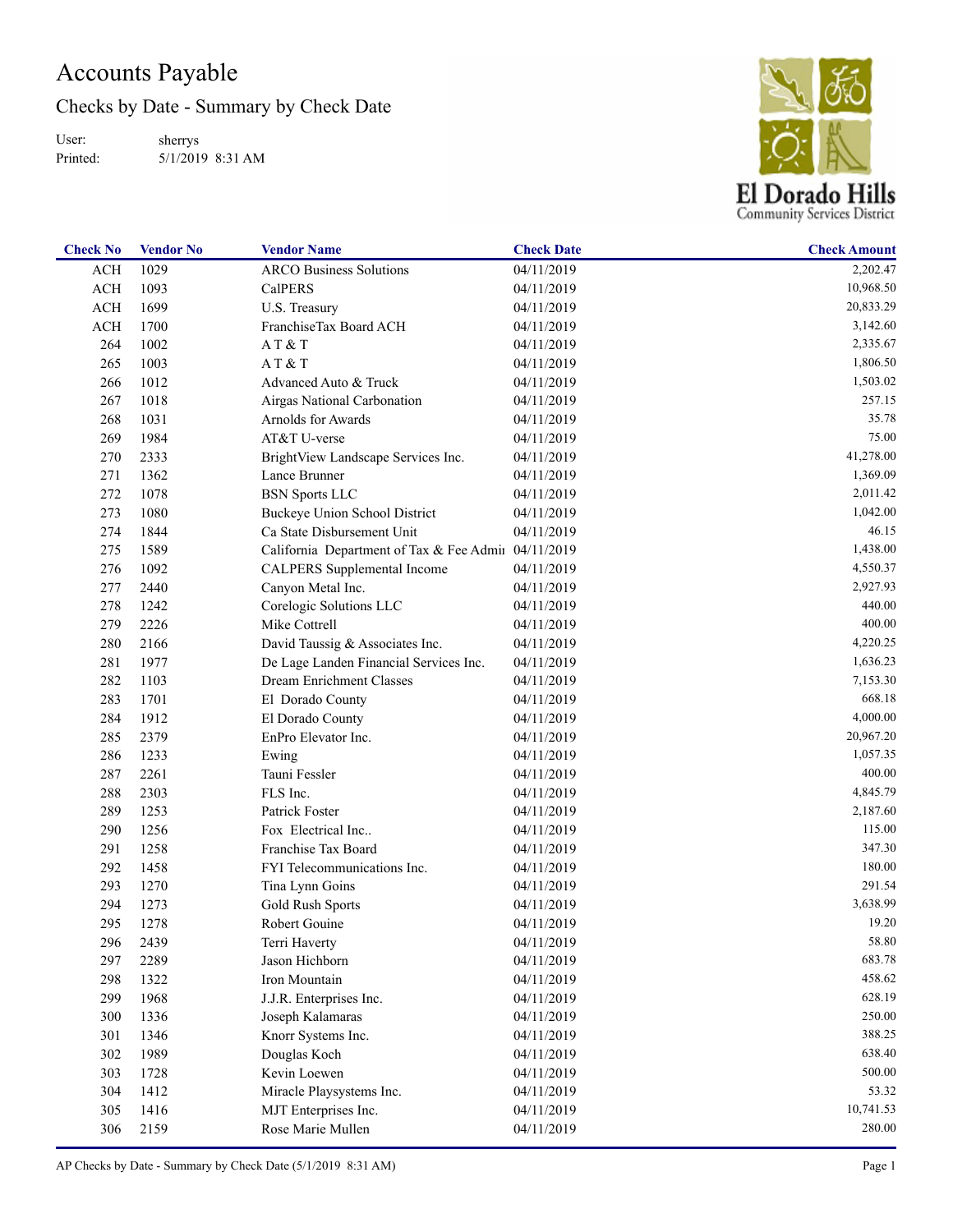| <b>Check No</b> | <b>Vendor No</b> | <b>Vendor Name</b>                 | <b>Check Date</b>    | <b>Check Amount</b> |
|-----------------|------------------|------------------------------------|----------------------|---------------------|
| 307             | 2185             | Music & More Entertainment Inc.    | 04/11/2019           | 1,650.00            |
| 308             | 1428             | National Benefit Services LLC      | 04/11/2019           | 409.46              |
| 309             | 1477             | Pitney Bowes Global                | 04/11/2019           | 177.02              |
| 310             | 1485             | Pop Fiction LLC                    | 04/11/2019           | 1,250.00            |
| 311             | 2107             | Sue Reed                           | 04/11/2019           | 280.00              |
| 312             | 2417             | Jonathan Reis                      | 04/11/2019           | 959.40              |
| 313             | 1512             | Rescue Training Institute          | 04/11/2019           | 52.50               |
| 314             | 1513             | Rescue Union School District       | 04/11/2019           | 10,000.00           |
| 315             | 2295             | Carrie Sarner                      | 04/11/2019           | 544.83              |
| 316             | 1546             | Security & Asset Management        | 04/11/2019           | 9,374.70            |
| 317             | 1560             | Sierra Chemical Company            | 04/11/2019           | 2,201.65            |
| 318             | 1583             | Sprint                             | 04/11/2019           | 5.60                |
| 319             | 1587             | Staples Credit Plan                | 04/11/2019           | 5.89                |
| 320             | 1604             | Sytech Solutions Inc.              | 04/11/2019           | 560.00              |
| 321             | 1705             | T-Star Enterprises                 | 04/11/2019           | 12,166.78           |
| 322             | 1605             | Tailored Tree Inc.                 | 04/11/2019           | 560.00              |
| 323             |                  | Verizon                            |                      | 1,454.43            |
|                 | 1874             |                                    | 04/11/2019           | 25.00               |
| 324             | 1655             | Vermont Systems Inc.               | 04/11/2019           | 5.92                |
| 325             | 2340             | <b>Becky Vorster</b>               | 04/11/2019           |                     |
| 326             | 1690             | Wong Family Investors L.P          | 04/11/2019           | 150.00              |
|                 |                  |                                    | Total for 4/11/2019: | 206,904.94          |
| <b>ACH</b>      | 1029             | <b>ARCO Business Solutions</b>     | 04/25/2019           | 1,625.40            |
| $\rm ACH$       | 1093             | <b>CalPERS</b>                     | 04/25/2019           | 11,535.74           |
| $\rm ACH$       | 1094             | <b>CALPERS</b>                     | 04/25/2019           | 34,131.15           |
| ACH             | 1699             | U.S. Treasury                      | 04/25/2019           | 29,105.80           |
| $\rm ACH$       | 1700             | FranchiseTax Board ACH             | 04/25/2019           | 4,895.34            |
| 329             | 1004             | A T & T Long Distance              | 04/25/2019           | 3.11                |
| 330             | 1012             | Advanced Auto & Truck              | 04/25/2019           | 544.14              |
| 331             | 1015             | Aflac                              | 04/25/2019           | 354.96              |
| 332             | 1018             | Airgas National Carbonation        | 04/25/2019           | 126.88              |
| 333             | 2448             | Ally Bank                          | 04/25/2019           | 216.72              |
| 334             | 1031             | Arnolds for Awards                 | 04/25/2019           | 21.94               |
| 335             | 2447             | Kyle Barr                          | 04/25/2019           | 2,500.00            |
| 336             | 2333             | BrightView Landscape Services Inc. | 04/25/2019           | 39,433.00           |
| 337             | 1362             |                                    | 04/25/2019           | 4,534.80            |
| 338             |                  | Lance Brunner<br>Fred D. Butler    |                      | 981.40              |
|                 | 2451             |                                    | 04/25/2019           | 46.15               |
| 339             | 1844             | Ca State Disbursement Unit         | 04/25/2019           | 4,722.01            |
| 340             | 1092             | <b>CALPERS</b> Supplemental Income | 04/25/2019           |                     |
| 341             | 1259             | Carson Landscape Inc.              | 04/25/2019           | 8,435.00            |
| 342             | 2301             | Churchwell White LLP               | 04/25/2019           | 26,412.41           |
| 343             | 1130             | Conforti Plumbing Inc.             | 04/25/2019           | 138.00              |
| 344             | 1134             | CoPower                            | 04/25/2019           | 265.69              |
| 345             | 1150             | Daniel Crandall                    | 04/25/2019           | 93.80               |
| 346             | 2166             | David Taussig & Associates Inc.    | 04/25/2019           | 965.25              |
| 347             | 2438             | Dylan Davis                        | 04/25/2019           | 30.39               |
| 348             | 2445             | Charlene Devera                    | 04/25/2019           | 300.00              |
| 349             | 2405             | Jeff Dewitt                        | 04/25/2019           | 780.00              |
| 350             | 1202             | EDH Tasmanian Devil Swim Team      | 04/25/2019           | 8,413.92            |
| 351             | 1701             | El Dorado County                   | 04/25/2019           | 668.18              |
| 352             | 1218             | El Dorado Hills Bowmen             | 04/25/2019           | 231.00              |
| 353             | 1221             | El Dorado Irrigation District      | 04/25/2019           | 13,846.94           |
| 354             | 1233             | Ewing                              | 04/25/2019           | 1,771.29            |
| 355             | 1241             | Firecode Safety Equipment Inc.     | 04/25/2019           | 2,292.05            |
| 356             | 2303             | FLS Inc.                           | 04/25/2019           | 23,728.27           |
| 357             | 1258             | Franchise Tax Board                | 04/25/2019           | 347.30              |
|                 |                  |                                    |                      |                     |